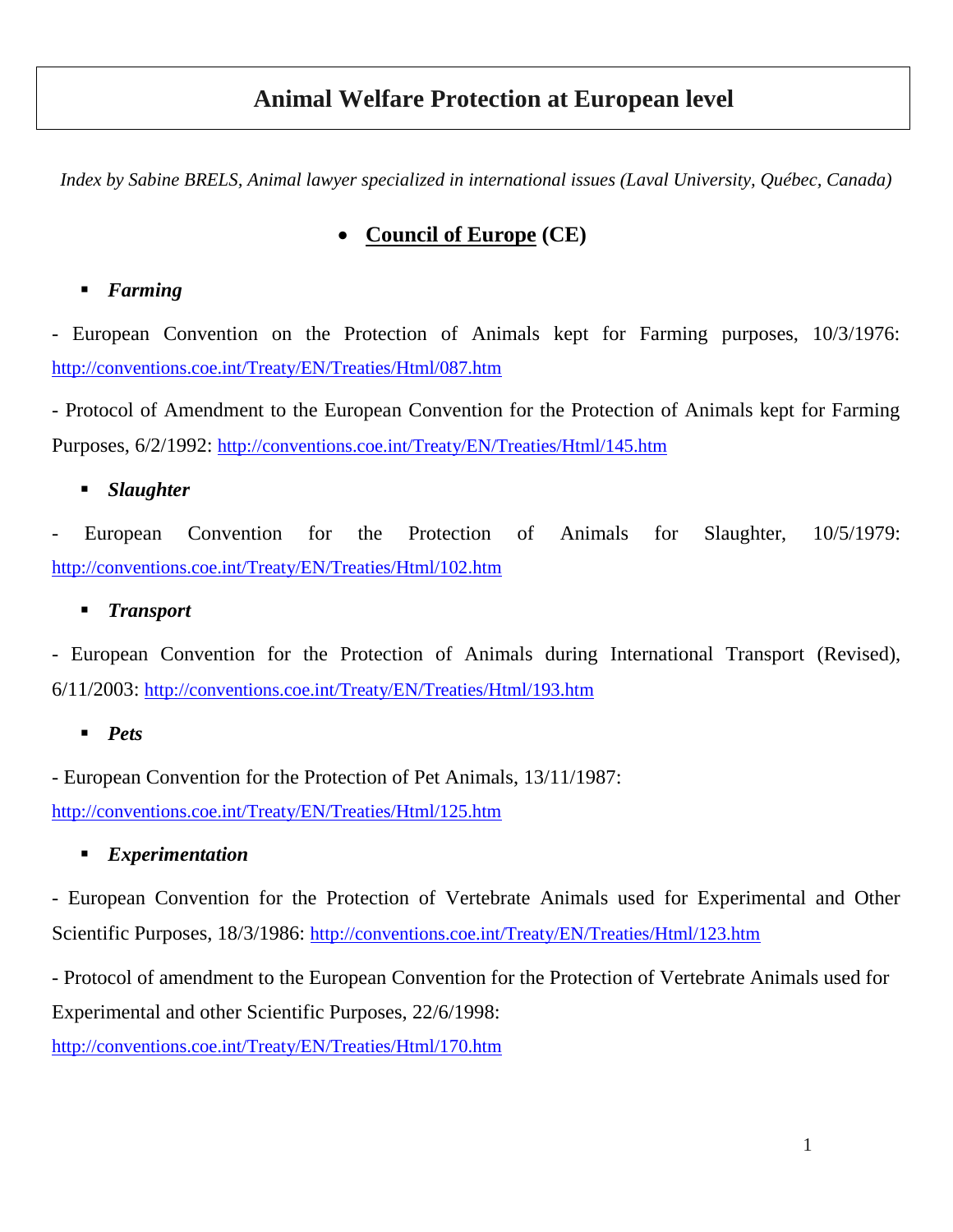## **European Union (EU)**

### *General*

- Art. 13 of the Consolidated version of the Treaty on the Functioning of the European Union, JO C 115/47 of the 09.05.2008, <http://eur-lex.europa.eu/en/treaties/dat/11997D/htm/11997D.html#0110010013> :

"In formulating and implementing the Union's agriculture, fisheries, transport, internal market, research and technological development and space policies, the Union and the Member States shall, **since animals are sentient beings**, **pay full regard to the welfare requirements of animals**, while respecting the legislative or administrative provisions and customs of the Member States relating in particular to religious rites, cultural traditions and regional heritage."

#### *Transport*

**-** Council Regulation (EC) No 1/2005 of 22 December 2004 on the protection of animals during transport and related operations and amending Directives 64/432/EEC and 93/119/EC and Regulation (EC) No 1255/97, 5.1.2005:

[http://eur-lex.europa.eu/LexUriServ/site/en/oj/2005/l\\_003/l\\_00320050105en00010044.pdf](http://eur-lex.europa.eu/LexUriServ/site/en/oj/2005/l_003/l_00320050105en00010044.pdf)

#### *Slaughter*

**-** Council Directive 98/58/EC of 20 July 1998 concerning the protection of animals kept for farming purposes, 8.8.1998: <http://eur-lex.europa.eu/LexUriServ/LexUriServ.do?uri=CELEX:31998L0058:EN:NOT>

**-** Council Regulation (EC) No 1099/2009 of 24 September 2009 on the protection of animals at the time of killing, 18.11.2009: [http://ec.europa.eu/food/animal/welfare/slaughter/regulation\\_1099\\_2009\\_en.pdf](http://ec.europa.eu/food/animal/welfare/slaughter/regulation_1099_2009_en.pdf)

### *Farming*

**-** Council Directive 98/58/EC of 20 July 1998 concerning the protection of animals kept for farming purposes, 8.8.1998:

[http://eur-lex.europa.eu/smartapi/cgi/sga\\_doc?smartapi!celexapi!prod!CELEXnumdoc&lg=EN&numdoc=31998L0058&model=guichett](http://eur-lex.europa.eu/smartapi/cgi/sga_doc?smartapi!celexapi!prod!CELEXnumdoc&lg=EN&numdoc=31998L0058&model=guichett)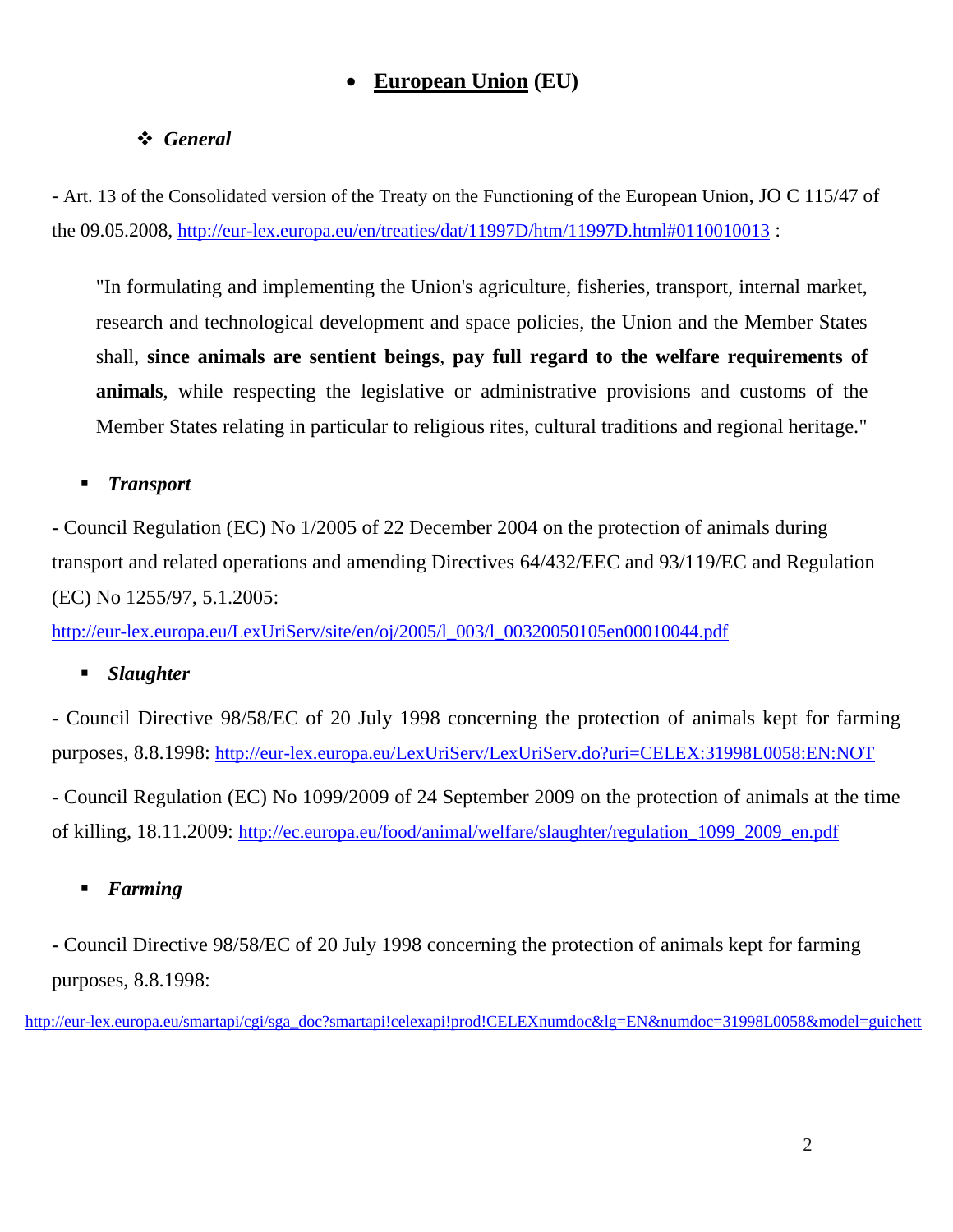#### o *Laying hens*

**-** Council Directive 1999/74/EC of 19 July 1999 laying down minimum standards for the protection of laying hens, 3.8.1999:

[http://eur-lex.europa.eu/smartapi/cgi/sga\\_doc?smartapi!celexapi!prod!CELEXnumdoc&lg=EN&numdoc=31999L0074&model=guichett](http://eur-lex.europa.eu/smartapi/cgi/sga_doc?smartapi!celexapi!prod!CELEXnumdoc&lg=EN&numdoc=31999L0074&model=guichett)

o *Calves*

**-** Council Directive 2008/119/EC of 18 December 2008 laying down minimum standards for the protection of calves (Codified version), 15.1.2009:

<http://eur-lex.europa.eu/LexUriServ/LexUriServ.do?uri=CELEX:32008L0119:EN:NOT>

#### o *Pigs*

**-** Council Directive 2001/88/EC of 23 October 2001 amending Directive 91/630/EEC laying down minimum standards for the protection of pigs, 1.12.2001:

[http://eur-lex.europa.eu/pri/en/oj/dat/2001/l\\_316/l\\_31620011201en00010004.pdf](http://eur-lex.europa.eu/pri/en/oj/dat/2001/l_316/l_31620011201en00010004.pdf)

#### o *Broilers*

**-** Council Directive 2007/43/EC of 28 June 2007 laying down minimum rules for the protection of chickens kept for meat production, 12.7.2007:

<http://eur-lex.europa.eu/LexUriServ/LexUriServ.do?uri=OJ:L:2007:182:0019:0028:EN:PDF>

#### *Experimentation*

**-** Directive 2010/63/EU of the European Parliament and of the Council of 22 September 2010 on the protection of animals used for scientific purposes, 20.10.2010:

<http://eur-lex.europa.eu/LexUriServ/LexUriServ.do?uri=CELEX:32010L0063:EN:HTML>

#### *Cosmetics*

- Directive 2003/15/EC of the European Parliament and of the Council of 27 February 2003 amending Council Directive 76/768/EEC on the approximation of the laws of the Member States relating to cosmetic products, 11.3.2003: [http://www.safecosmetics.org/downloads/EU-Cosmetics-Directive\\_2003.pdf](http://www.safecosmetics.org/downloads/EU-Cosmetics-Directive_2003.pdf)